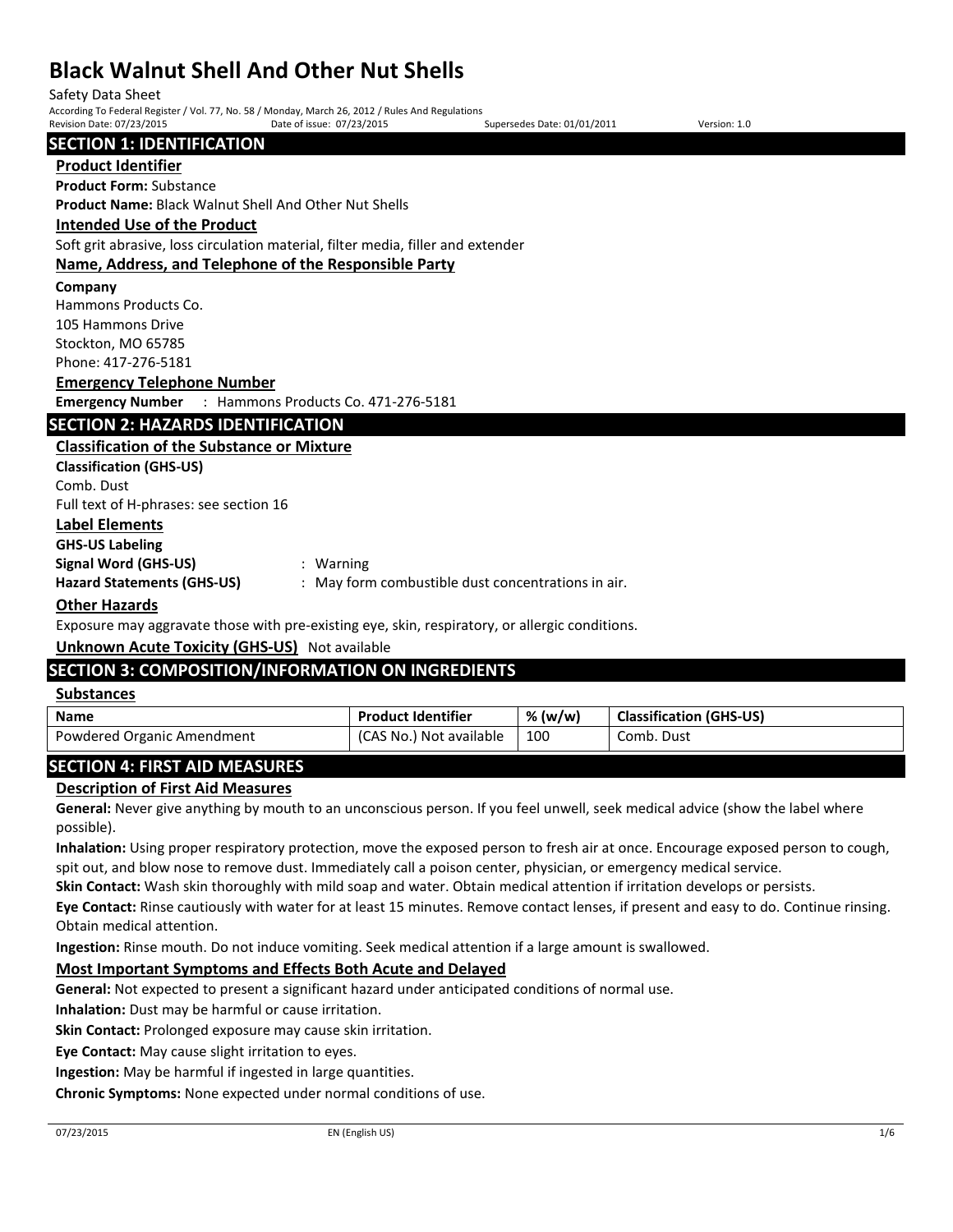Safety Data Sheet

According To Federal Register / Vol. 77, No. 58 / Monday, March 26, 2012 / Rules And Regulations

# **Indication of Any Immediate Medical Attention and Special Treatment Needed**

If exposed or concerned, get medical advice and attention. If medical advice is needed, have product container or label at hand.

# **SECTION 5: FIRE-FIGHTING MEASURES**

# **Extinguishing Media**

**Suitable Extinguishing Media:** Water spray, fog, carbon dioxide (CO<sub>2</sub>), alcohol-resistant foam, or dry chemical. **Unsuitable Extinguishing Media:** Do not use a heavy water stream. Use of heavy stream of water may spread fire.

# **Special Hazards Arising From the Substance or Mixture**

**Fire Hazard:** Combustible Dust.

**Explosion Hazard:** Dust explosion hazard in air.

**Reactivity:** Hazardous reactions will not occur under normal conditions.

## **Advice for Firefighters**

**Precautionary Measures Fire:** Exercise caution when fighting any chemical fire.

**Firefighting Instructions:** Use water spray or fog for cooling exposed containers.

**Protection During Firefighting:** Do not enter fire area without proper protective equipment, including respiratory protection.

Hazardous Combustion Products: Carbon oxides (CO, CO<sub>2</sub>). Organic compounds.

**Other Information:** Risk of dust explosion.

## **Reference to Other Sections**

Refer to section 9 for flammability properties.

# **SECTION 6: ACCIDENTAL RELEASE MEASURES**

# **Personal Precautions, Protective Equipment and Emergency Procedures**

**General Measures:** Avoid prolonged contact with eyes, skin and clothing. Avoid breathing dust. Avoid generating dust. Remove ignition sources. Keep away from heat, hot surfaces, sparks, open flames, and other ignition sources. No smoking.

### **For Non-Emergency Personnel**

**Protective Equipment:** Use appropriate personal protection equipment (PPE).

**Emergency Procedures:** Evacuate unnecessary personnel.

### **For Emergency Personnel**

Protective Equipment: Equip cleanup crew with proper protection.

**Emergency Procedures:** Upon arrival at the scene, a first responder is expected to recognize the presence of dangerous goods, protect oneself and the public, secure the area, and call for the assistance of trained personnel as soon as conditions permit.

# **Environmental Precautions**

Avoid unnecessary release to the environment.

# **Methods and Material for Containment and Cleaning Up**

**For Containment:** Contain solid spills with appropriate barriers. Avoid generation of dust during clean-up of spills.

**Methods for Cleaning Up:** Clean up spills immediately and dispose of waste safely. Contact competent authorities after a spill. Use explosion proof vacuum during cleanup, with appropriate filter. Do not mix with other materials. Vacuum clean-up is preferred. If sweeping is required use a dust suppressant.

### **Reference to Other Sections**

See Heading 8. Exposure controls and personal protection. See Section 13, Disposal Considerations.

# **SECTION 7: HANDLING AND STORAGE**

## **Precautions for Safe Handling**

**Additional Hazards When Processed:** Accumulation and dispersion of dust with an ignition source can cause a combustible dust explosion. Keep dust levels to a minimum and follow applicable regulations.

**Precautions for Safe Handling:** Wash hands and other exposed areas with mild soap and water before eating, drinking or smoking and when leaving work. Avoid prolonged contact with eyes, skin and clothing. Avoid breathing dust. Avoid creating or spreading dust. Keep away from heat, sparks, open flames, hot surfaces. No smoking.

**Hygiene Measures:** Handle in accordance with good industrial hygiene and safety procedures.

# **Conditions for Safe Storage, Including Any Incompatibilities**

**Technical Measures:** Comply with applicable regulations. Avoid creating or spreading dust.

**Storage Conditions:** Keep container closed when not in use. Store in a dry place. Keep/Store away from incompatible materials. **Incompatible Materials:** Strong acids, strong bases, strong oxidizers.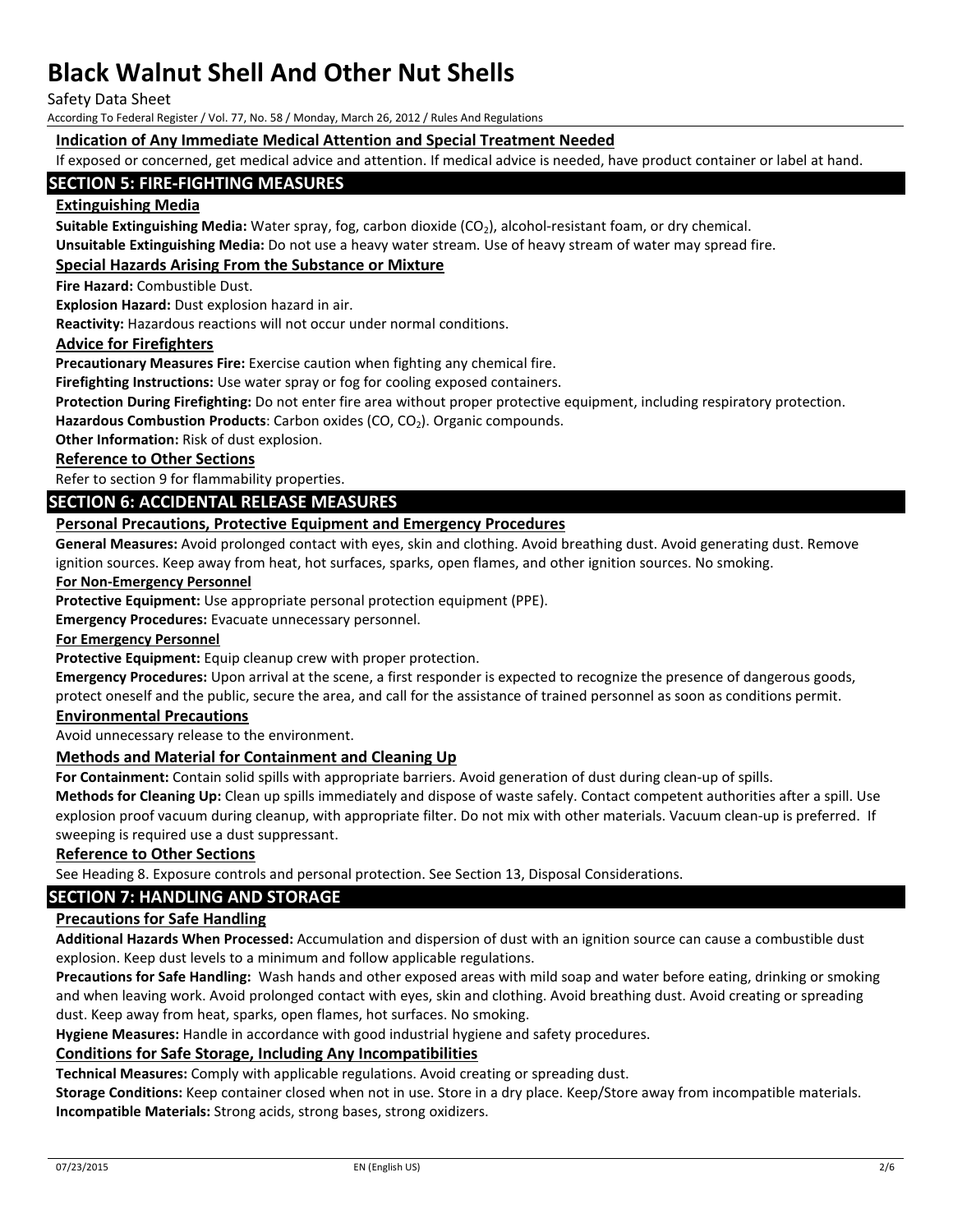Safety Data Sheet

According To Federal Register / Vol. 77, No. 58 / Monday, March 26, 2012 / Rules And Regulations

# **Specific End Use(s)**

Soft grit abrasive, loss circulation material, filter media, filler and extender

# **SECTION 8: EXPOSURE CONTROLS/PERSONAL PROTECTION**

# **Control Parameters**

For substances listed in section 3 that are not listed here, there are no established Exposure limits from the manufacturer, supplier, importer, or the appropriate advisory agency including: ACGIH (TLV), NIOSH (REL), OSHA (PEL), Canadian provincial governments, or the Mexican government.

|                                    | Particulates not otherwise classified (PNOC) (RR-00072-6) |                                                                       |
|------------------------------------|-----------------------------------------------------------|-----------------------------------------------------------------------|
| <b>USA ACGIH</b>                   | ACGIH TWA (mg/m <sup>3</sup> )                            | 3 mg/m <sup>3</sup> Respirable fraction                               |
|                                    |                                                           | 10 mg/m <sup>3</sup> Total Dust                                       |
| <b>USA OSHA</b>                    | OSHA PEL (TWA) (mg/m <sup>3</sup> )                       | 5 mg/m <sup>3</sup> Respirable fraction                               |
|                                    |                                                           | 15 mg/m <sup>3</sup> Total Dust                                       |
| <b>Alberta</b>                     | OEL TWA (mg/m <sup>3</sup> )                              | 10 mg/m <sup>3</sup> (total)                                          |
|                                    |                                                           | 3 mg/m <sup>3</sup> (respirable)                                      |
| <b>British Columbia</b>            | OEL TWA (mg/m <sup>3</sup> )                              | 10 mg/m <sup>3</sup> (total dust)                                     |
|                                    |                                                           | 3 mg/m <sup>3</sup> (respirable fraction)                             |
| Manitoba                           | OEL TWA (mg/m <sup>3</sup> )                              | 10 mg/m <sup>3</sup> (inhalable particles, recommended)               |
|                                    |                                                           | 3 mg/m <sup>3</sup> (respirable particles, recommended)               |
| <b>New Brunswick</b>               | OEL TWA (mg/m <sup>3</sup> )                              | 3 mg/m <sup>3</sup> (particulate matter containing no Asbestos and    |
|                                    |                                                           | <1% Crystalline silica, respirable fraction)                          |
|                                    |                                                           | 10 mg/m <sup>3</sup> (particulate matter containing no Asbestos and   |
|                                    |                                                           | <1% Crystalline silica, inhalable fraction)                           |
| <b>Newfoundland &amp; Labrador</b> | OEL TWA (mg/m <sup>3</sup> )                              | 10 mg/m <sup>3</sup> (inhalable particles, recommended)               |
|                                    |                                                           | 3 mg/m <sup>3</sup> (respirable particles, recommended)               |
| <b>Nova Scotia</b>                 | OEL TWA (mg/m <sup>3</sup> )                              | 10 mg/m <sup>3</sup> (inhalable particles, recommended)               |
|                                    |                                                           | 3 mg/m <sup>3</sup> (respirable particles, recommended)               |
| <b>Nunavut</b>                     | OEL TWA (mg/m <sup>3</sup> )                              | 5 mg/m <sup>3</sup> (respirable mass)                                 |
|                                    |                                                           | 10 mg/m <sup>3</sup> (total mass)                                     |
| <b>Northwest Territories</b>       | OEL TWA (mg/m <sup>3</sup> )                              | 5 mg/m <sup>3</sup> (respirable mass)                                 |
|                                    |                                                           | 10 mg/m <sup>3</sup> (total mass)                                     |
| <b>Ontario</b>                     | OEL TWA (mg/m <sup>3</sup> )                              | 10 mg/m <sup>3</sup> (inhalable)                                      |
|                                    |                                                           | 3 mg/m <sup>3</sup> (respirable)                                      |
| <b>Prince Edward Island</b>        | OEL TWA (mg/m <sup>3</sup> )                              | 10 mg/m <sup>3</sup> (inhalable particles, recommended)               |
|                                    |                                                           | 3 mg/m <sup>3</sup> (respirable particles, recommended)               |
| Québec                             | $\overline{V}$ EMP (mg/m <sup>3</sup> )                   | 10 mg/m <sup>3</sup> (including dust, inert or nuisance particulates; |
|                                    |                                                           | containing no Asbestos and <1% Crystalline silica-total               |
|                                    |                                                           | dust)                                                                 |
| Saskatchewan                       | OEL STEL (mg/m <sup>3</sup> )                             | 20 mg/m <sup>3</sup> (insoluble or poorly soluble-inhalable fraction) |
|                                    |                                                           | 6 mg/m <sup>3</sup> (insoluble or poorly soluble-respirable fraction) |
| Saskatchewan                       | OEL TWA (mg/m <sup>3</sup> )                              | 10 mg/m <sup>3</sup> (insoluble or poorly soluble-inhalable fraction) |
|                                    |                                                           | 3 mg/m <sup>3</sup> (insoluble or poorly soluble-respirable fraction) |

### **Exposure Controls**

**Appropriate Engineering Controls:** Emergency eye wash fountains and safety showers should be available in the immediate vicinity of any potential exposure. Ensure adequate ventilation, especially in confined areas. Ensure all national/local regulations are observed. Proper grounding procedures to avoid static electricity should be followed. Use explosion-proof equipment. Use local exhaust or general dilution ventilation or other suppression methods to maintain dust levels below exposure limits. Power equipment should be equipped with proper dust collection devices. It is recommended that all dust control equipment such as local exhaust ventilation and material transport systems involved in handling of this product contain explosion relief vents or an explosion suppression system or an oxygen-deficient environment.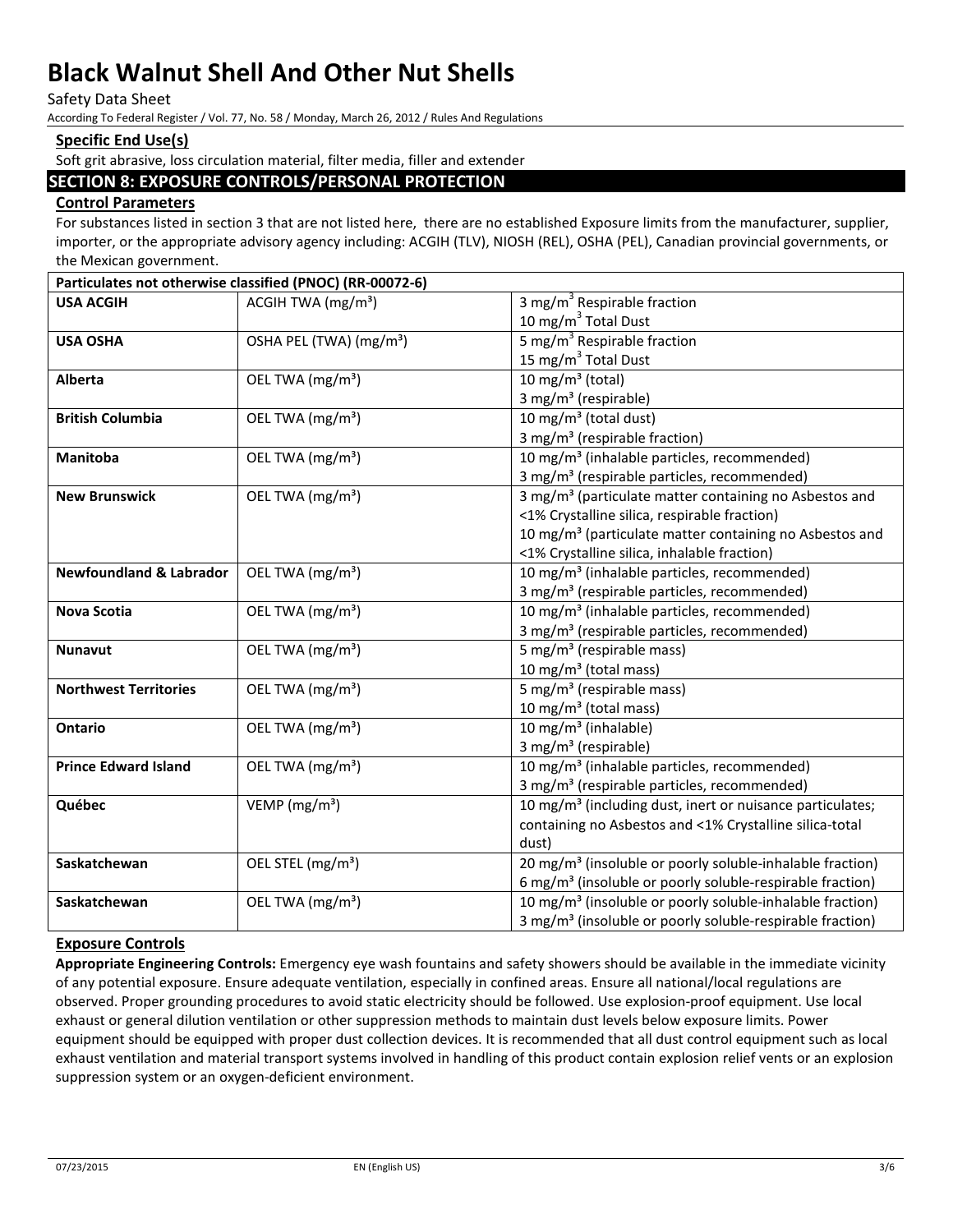Safety Data Sheet

According To Federal Register / Vol. 77, No. 58 / Monday, March 26, 2012 / Rules And Regulations

**Personal Protective Equipment:** Gloves. Protective clothing. Protective goggles. Dust formation: dust mask.



**Materials for Protective Clothing:** Chemically resistant materials and fabrics.

**Hand Protection:** Wear protective gloves.

**Eye Protection:** Chemical safety goggles.

**Skin and Body Protection:** Wear suitable protective clothing.

**Respiratory Protection:** If exposure limits are exceeded or irritation is experienced, approved respiratory protection should be worn. **Other Information:** When using, do not eat, drink or smoke.

# **SECTION 9: PHYSICAL AND CHEMICAL PROPERTIES**

**Information on Basic Physical and Chemical Properties**

| וווסוווומנוסוו סור טמאוכ רווקאנטו מווט כווכוווונטר רוסףכו נוכא |           |                                                                                       |
|----------------------------------------------------------------|-----------|---------------------------------------------------------------------------------------|
| <b>Physical State</b>                                          |           | Solid                                                                                 |
| Appearance                                                     |           | Light brown, ground into various mesh sizes                                           |
| Odor                                                           |           | Not available                                                                         |
| <b>Odor Threshold</b>                                          |           | Not available                                                                         |
| рH                                                             |           | 7.5                                                                                   |
| <b>Evaporation Rate</b>                                        |           | Not available                                                                         |
| <b>Melting Point</b>                                           |           | Not available                                                                         |
| <b>Freezing Point</b>                                          |           | Not available                                                                         |
| <b>Boiling Point</b>                                           |           | Not available                                                                         |
| <b>Flash Point</b>                                             |           | 380 °F (193 °C)                                                                       |
| <b>Auto-ignition Temperature</b>                               |           | Not available                                                                         |
| <b>Decomposition Temperature</b>                               |           | Not available                                                                         |
| Flammability (solid, gas)                                      |           | Not available                                                                         |
| <b>Lower Flammable Limit</b>                                   |           | Not available                                                                         |
| <b>Upper Flammable Limit</b>                                   |           | Not available                                                                         |
| <b>Vapor Pressure</b>                                          |           | Not available                                                                         |
| Relative Vapor Density at 20 °C                                |           | Not available                                                                         |
| <b>Density</b>                                                 |           | $0.64$ kg/l                                                                           |
| <b>Specific Gravity</b>                                        |           | $1.2 - 1.4$ cu ft                                                                     |
| <b>Solubility</b>                                              |           | Not water soluble                                                                     |
| <b>Partition Coefficient: N-Octanol/Water</b>                  |           | Not available                                                                         |
| <b>Viscosity</b>                                               |           | Not available                                                                         |
| <b>Explosion Data - Sensitivity to Mechanical Impact</b>       | $\cdot$ : | Not expected to present an explosion hazard due to mechanical impact.                 |
| <b>Explosion Data - Sensitivity to Static Discharge</b>        |           | Take precautions against static discharge where there is a risk of dust<br>explosion. |
| <b>Relative Explosion Hazard Rating</b>                        |           | Weak                                                                                  |

# **SECTION 10: STABILITY AND REACTIVITY**

**Reactivity:** Hazardous reactions will not occur under normal conditions.

**Chemical Stability:** Stable under recommended handling and storage conditions (see section 7).

**Possibility of Hazardous Reactions:** Hazardous polymerization will not occur.

**Conditions to Avoid:** Incompatible materials.

**Incompatible Materials:** Strong acids, strong bases, strong oxidizers.

Hazardous Decomposition Products: Thermal decomposition generates: Carbon oxides (CO, CO<sub>2</sub>). Organic compounds.

# **SECTION 11: TOXICOLOGICAL INFORMATION**

# **Information on Toxicological Effects - Product**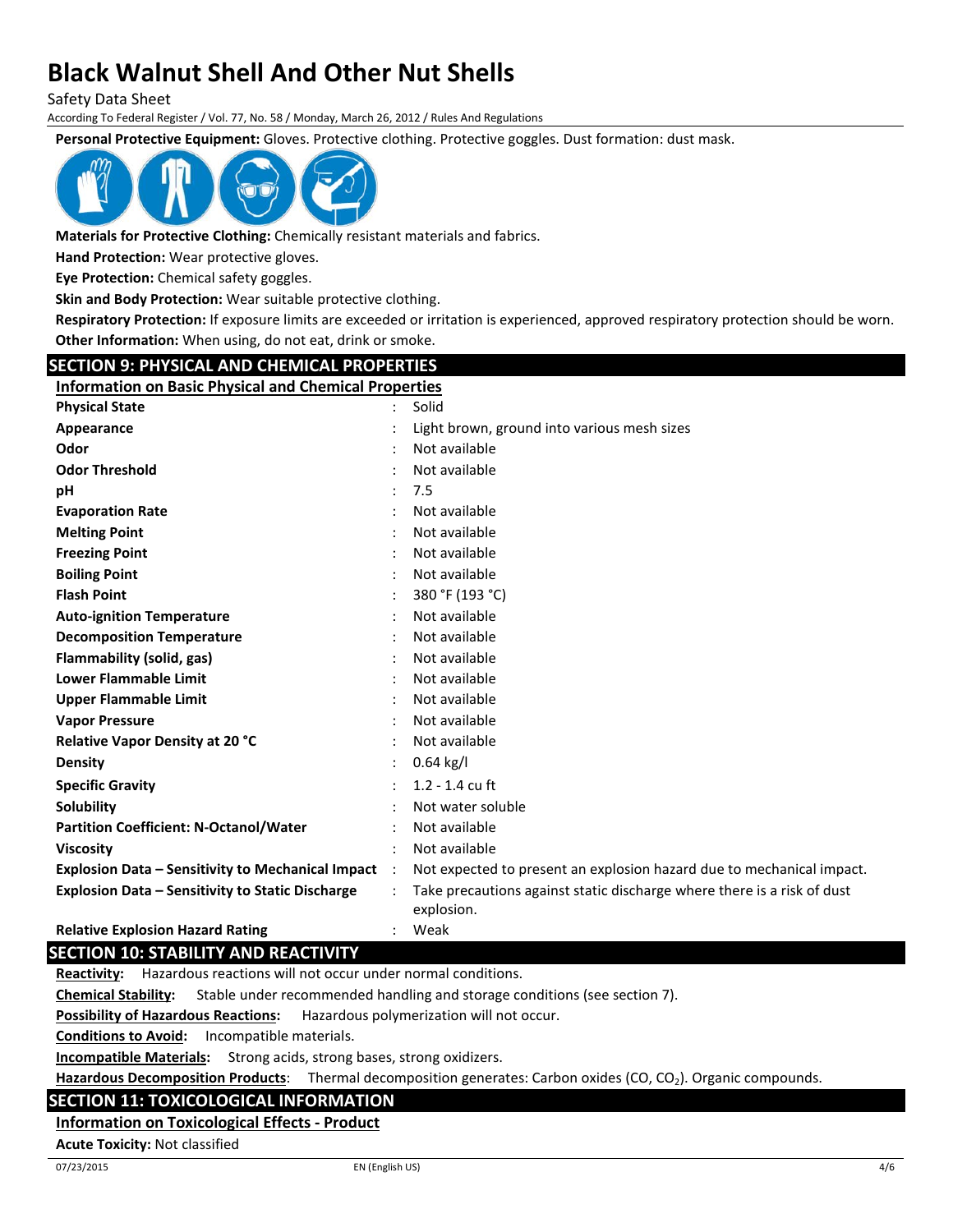#### Safety Data Sheet

According To Federal Register / Vol. 77, No. 58 / Monday, March 26, 2012 / Rules And Regulations

**LD50 and LC50 Data:** Not available **Skin Corrosion/Irritation:** Not classified **pH:** 7.5 **Serious Eye Damage/Irritation:** Not classified **pH:** 7.5 **Respiratory or Skin Sensitization:** Not classified **Germ Cell Mutagenicity:** Not classified **Teratogenicity:** Not classified **Carcinogenicity:** Not classified **Specific Target Organ Toxicity (Repeated Exposure):** Not classified **Reproductive Toxicity:** Not classified

**Specific Target Organ Toxicity (Single Exposure):** Not classified

**Aspiration Hazard:** Not classified

**Symptoms/Injuries After Inhalation:** Dust may be harmful or cause irritation.

**Symptoms/Injuries After Skin Contact:** Prolonged exposure may cause skin irritation.

**Symptoms/Injuries After Eye Contact:** May cause slight irritation to eyes.

**Symptoms/Injuries After Ingestion:** May be harmful if ingested in large quantities.

**Chronic Symptoms:** None expected under normal conditions of use.

# **Information on Toxicological Effects - Ingredient(s)**

**LD50 and LC50 Data:**

**Powdered Organic Amendment**

**LD50 Oral Rat**  $>$  2000 mg/kg

# **SECTION 12: ECOLOGICAL INFORMATION**

### **Toxicity**

**Ecology - General:** Not classified.

# **Persistence and Degradability**

**Black Walnut Shell And Other Nut Shells**

**Persistence and Degradability** Not established.

## **Bioaccumulative Potential**

**Black Walnut Shell And Other Nut Shells**

**Bioaccumulative Potential Fig. 2016** Not established.

## **Mobility in Soil** Not available

# **Other Adverse Effects**

**Other Information:** Avoid release to the environment.

### **SECTION 13: DISPOSAL CONSIDERATIONS**

**Waste Disposal Recommendations:** Dispose of contents/container in accordance with local, regional, national, territorial, provincial, and international regulations.

# **SECTION 14: TRANSPORT INFORMATION**

**In Accordance with DOT** Not regulated for transport **In Accordance with IMDG** Not regulated for transport In Accordance with IATA Not regulated for transport

**In Accordance with TDG** Not regulated for transport

# **SECTION 15: REGULATORY INFORMATION**

# **US Federal Regulations**

Neither this product nor its chemical components appear on any US federal lists.

# **US State Regulations**

# **Particulates not otherwise classified (PNOC) (RR-00072-6)**

U.S. - Idaho - Occupational Exposure Limits - TWAs

U.S. - Michigan - Occupational Exposure Limits - TWAs

U.S. - Minnesota - Permissible Exposure Limits - TWAs